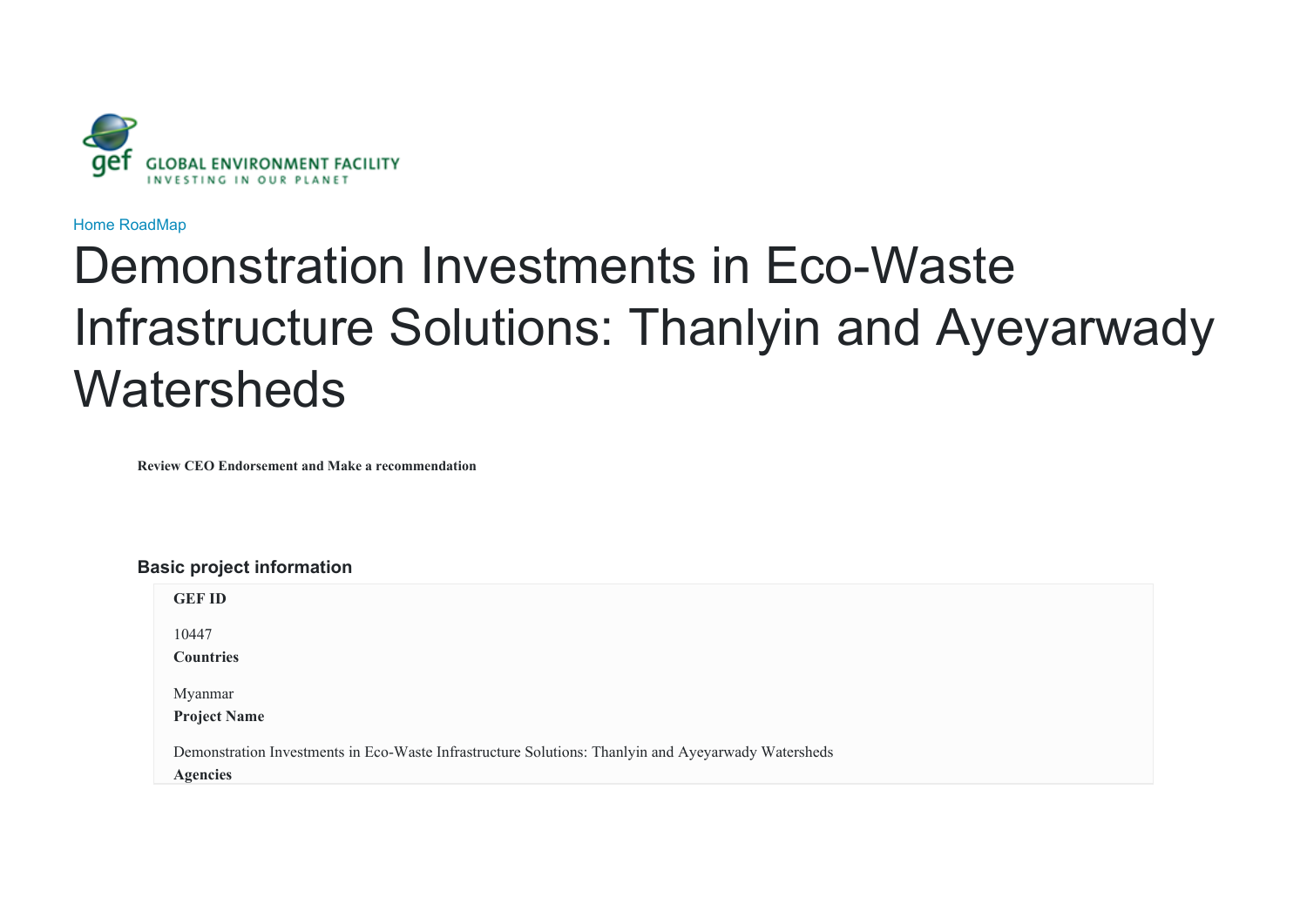| ADB<br>Date received by PM                         |  |
|----------------------------------------------------|--|
| 12/3/2019<br>Review completed by PM                |  |
| 6/10/2020<br><b>Program Manager</b>                |  |
| Leah Karrer<br><b>Focal Area</b>                   |  |
| <b>International Waters</b><br><b>Project Type</b> |  |
| <b>FSP</b>                                         |  |

# **PIF CEO Endorsement**

**Project Design and Financing** 

**1. If there are any changes from that presented in the PIF, have justifications been provided?** 

# **Secretariat Comment at CEO Endorsement**

Yes, the changes are justified (Karrer, Dec 6 2019).

The title has changed to reflect the new locales, which also changed and are justified based on consultations with the government to expand the geographical scope of the project.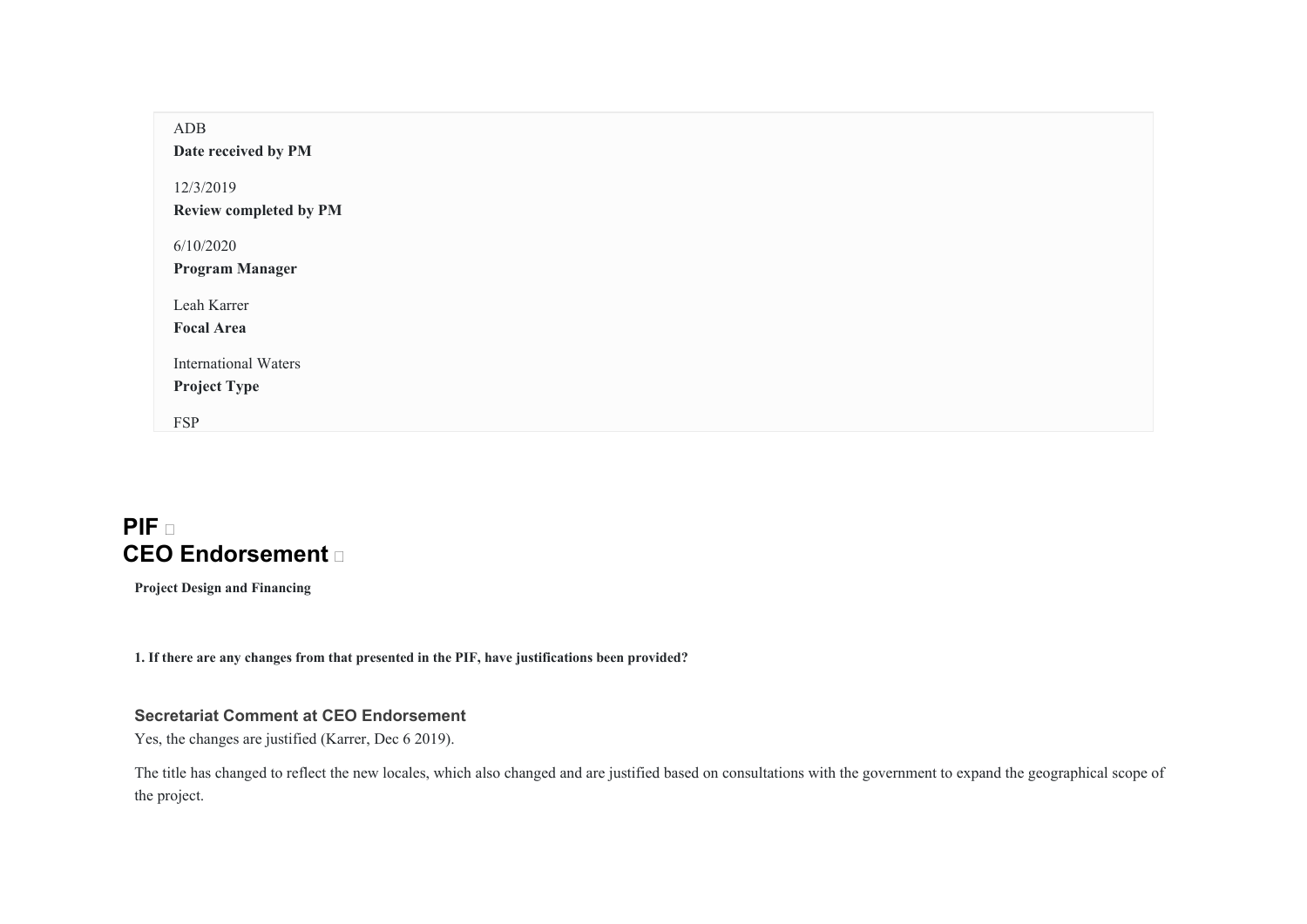The types of activities have changed. Strategic Action Programs are noted as Component 1, which is not part of the plan noted in the PFD (Outputs from Annex on Mandalay below). This shift is due to the change in geographical scope. The need to articulate SAP activities is noted in #2 concerns, which follow.

#### **Response to Secretariat comments**

**2. Is the project structure/ design appropriate to achieve the expected outcomes and outputs?** 

#### **Secretariat Comment at CEO Endorsement**

No (Karrer Dec 6, 2019).

The most significant concern is the lack of actionable items. The vast majority of activities are assessments, monitoring, and capacity building. There are few action items. The design needs to be reconsidered with a focus on measures to actually reduce pollution. Adding in the ADB loan activities should help in this regard.

Following are more specific concerns:

a) Component 1 is "Integrated Water Resources Management (IWRM) Strategic Action Programs (SAPs)" and the outcome is pollution reduction; however, the Outputs are focused on quality controls, modeling, monitoring, and education. Only Output 1.1 notes SAPs. The outputs need for this component need to be revised to support the development and execution of the SAPs.

b) It needs to be clear if C1 is intended to develop and execute the SAPs or just develop. Presumably, it is both in order to reduce pollution.

c) It is unclear how C1 and C2 and their outcomes differ. Both indicate they will reduce pollution in the cities.

d) C2 has a few more actionable outputs than C1, but still is heavy on surveys, data entry, assessments, and designs. More emphasis needs to be placed on action.

e) C2 is only focused on coastal cities and not Mandalay; whereas C1 is all 3 cities. Please explain this disconnect.

f) Output 3.1 seems redundant with Output 1.2. Perhaps you could move all monitoring/data entry/assessments/ surveys into one component on monitoring and assessments.

g) C3 focuses on sharing data when it needs to focus on sharing best practices on how to reduce pollution (the focus of this project) – e.g. who to engage, what measures to propose, how to motivate compliance, etc.

h) The KM section notes there will be sharing of eco-waste infrastructure approaches and financing models. So presumably these models and approaches are part of the project; yet, they are not mentioned in C1 or C2. Please add.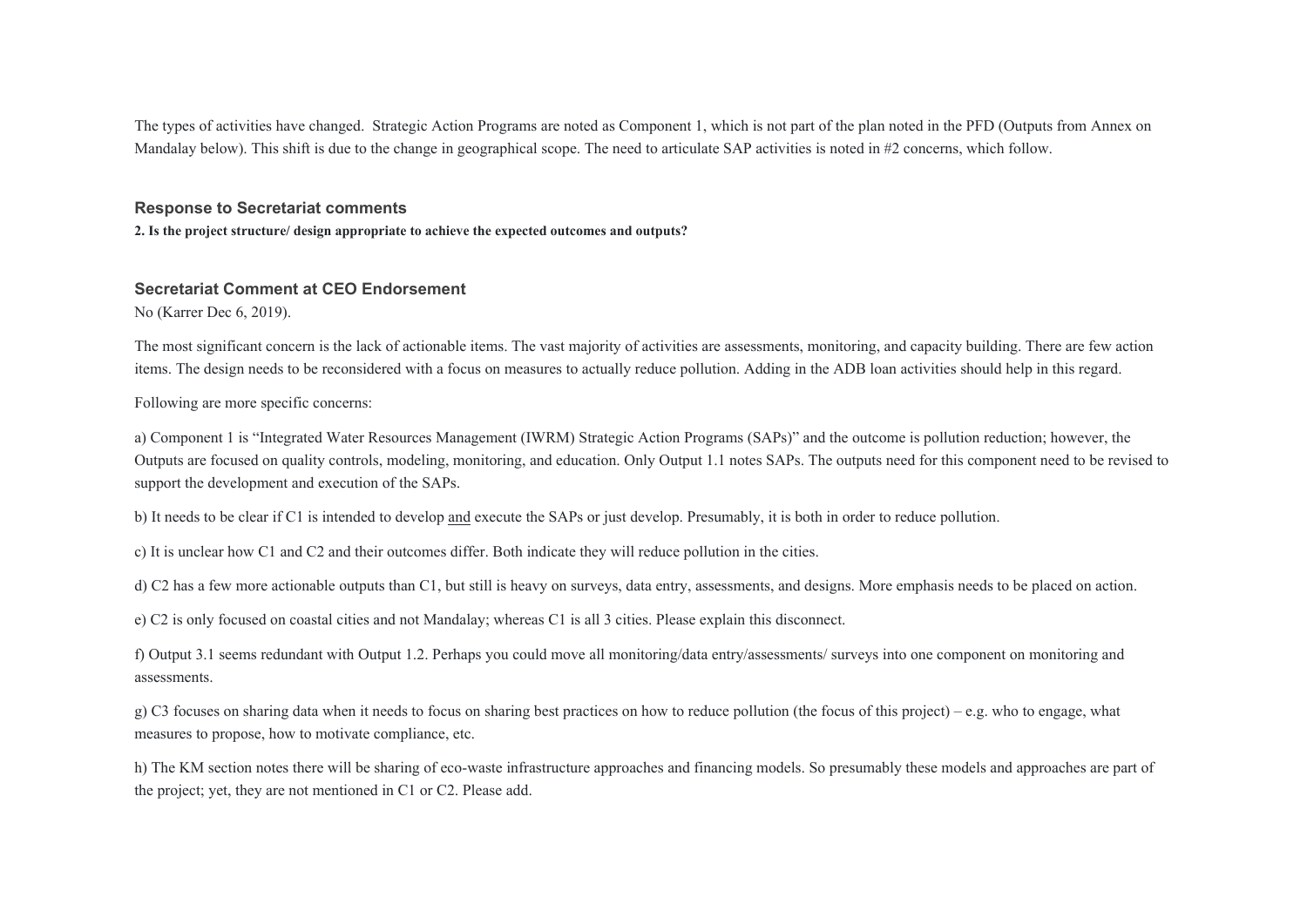i) The text in the Alternative Scenario section needs to be consistent with Table B. In particular, the text notes, "The main project components include:…" but then only Output 1.1 is noted, not C1, which reflects a disconnect between C1 and the associated outputs that needs addressing.

J) The Objective needs to reflect upon the fact that this investment will be supporting the implementation of the BOBLME SAP.

K) The agency project document needs to be uploaded. The project document is the internal agency document with which decisions and project/program management decisions are made. It has to include most of what is in the CEO Endorsement Request, the project description and may have annexes/budgets. This expectation was noted in the latest policy update on the project cycle.

L) The Taxonomy and Core Indicators for the project need to be completed.

M) Core indicators 7 and 11 for the project need to be filled in. These two seem to have been omitted in the submission.

n) Regarding the Gender Action Plan, the focus of the GAP as written is on ensuring gender equity for the project processes, such as hiring and inviting training participants. While these aspects are important, it is also important to consider how the actual project will impact women. In this project, the activities are focused on reducing wastewater pollution. Given women are often responsible for household sanitation and family health, they are likely to greatly benefit from this project. The GAP needs to assess and consider how to address the benefits and any negative impacts of the project.

(lkarrer Feb 13, 2020) No.

a)The headings and text within Table B, the main text and the Summary Table in the text are inconsistent making it difficult to assess what is actually planned. Please edit for **consistency**. Some specific examples are provided in the following comments, but this is an overall concern that needs review.

a & b) The **C1** tasks continue to focus on tasks that are **not action-oriented**. Only task 1.1.4 indicates plans to establish a septic system. Task 1.1.8 indicates assistance with implementation of SAPs; however those tasks are focused on "data updates, GIS assistance, modeling and tracking results" which is more monitoring – not actual change in pollution practices. With \$10.3M going toward this component, there need to be more actionable tasks.

e) A more detailed explanation than under 1. Project Description needs to be provided regarding the change in plans for the project to now include not only Mandalay, but also **Mawlamyine and Hpa-An.** This explanation needs to explain the impact on the project, including to the outcomes and outputs.

Documentation needs to be provided that the Mawlamyine and Hpa-An loan has cleared. If the Mandalay loan is not approved, then reference to activities in Mandalay need to be removed.

Relatedly, in reviewing the narrative, there are inconsistencies with regard to working in the three cities. For example, Outcome 1 references all 3 cities, but only notes Mawlamyine and Hpa-An in Tasks1.1.4 and 1.1.5. Please clarify.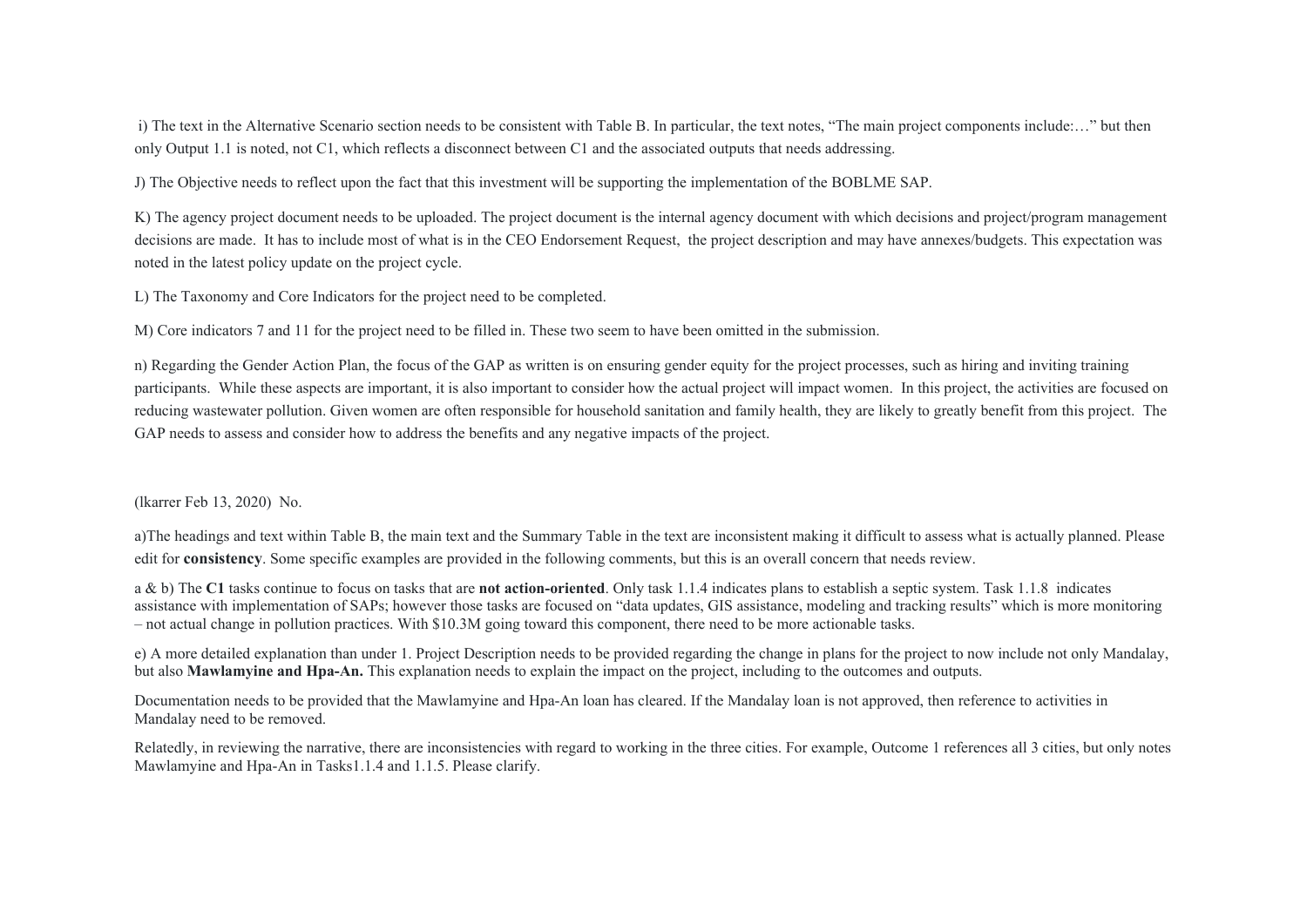Finally, it is unclear what the GEF funds and what the **ADB loan will go toward** in each of the components. In particular component 1, which is largely capacity building and planning, includes \$7.9M from ADB, but it's unclear what those funds will go toward. Presumably they would go toward Tasks 1.1.4 and 1.1.5, which explicitly note the two cities, but this tie to the loan is not indicated. Perhaps a table indicating by task the funding from the GEF and from ADB would help clarify.

h) The **knowledge management** section is much improved; however the text in the narrative differs from the table. For example, Table B notes plans to engage with the Global Partnership on Nutrient Management and IW:LEARN but this plan is not noted in the narrative text. Please edit for consistency. Also, plans for learning from other projects needs to be clear.

l&m) Please add to the indicators an estimate for Indicator 11 Number of direct beneficiaries disaggregated by gender as co-benefit of GEF investment. Such an estimate is already provided in the Target Contribution to GEF document.

n) With regard to the **Gender Action Plan**, the concerns noted have not been addressed. Text has been added noting that women are important with regard to waste water management; however, the GAP still only addresses gender equality as related to hiring staff, ensuring equal representation in events and raising capacity and awareness of women. The Pro Doc does not consider how women and men are affected by the actual project activities to reduce wastewater pollution.

o) Please clarify the institutional arrangements. The text and table indicate that MONREC will be the EA, but Figure 6 suggests the EA will be a consulting firm.

(LKarrer, April 27, 2020)

a) No. The Table and Alternative Scenario narrative are still not aligned. Just reviewing Component 1 identified these discrepancies.:

i) The narrative refers to "Task 1.1.1 Project Inception" and then explains data quality expectations. The narrative explains that "…the SAP will lay out the DQOs and provide a roadmap of how water quality data is to be collected." In contrast Table B, refers to Task 1.1. as "Pollution Reduction SAP priorities and parameters defined," which suggests policies, regulations will be set to reduce pollution. The narrative suggests the tasks will focus on data collection and standards; whereas the Table suggests this task will set controls through the SAP. Which is it?

ii) The Project Description Summary Table notes Task 1.1.1 City-level environmental data management..., which suggests a focus on data collection, modeling and assessments; whereas the narrative in the Alternative Scenario section explains that a septage waste management system will be established. Which is it?

iii) The Table notes 1.1.4 ECD implementation of pollution reduction SAP components implies that this task will implement the SAP. In contrast the narrative refers to upgrading monitoring capacity with improved laboratory resources and improving staff capacity.

Please address these and ensure the other components are aligned between the Project Description Summary table and the narrative in the Alternative Scenario section.

Please review all components and ensure the narrative and the framework are aligned.

a&b) The previous concern that Component 1 does not have enough action-oriented tasks is addressed by moving funds to Component 2 as explained in the response to this comment. It is, therefore, confusing that Box 2 lists "action oriented" tasks for Component 1, which are not action oriented (except 1.1.3 Establishing the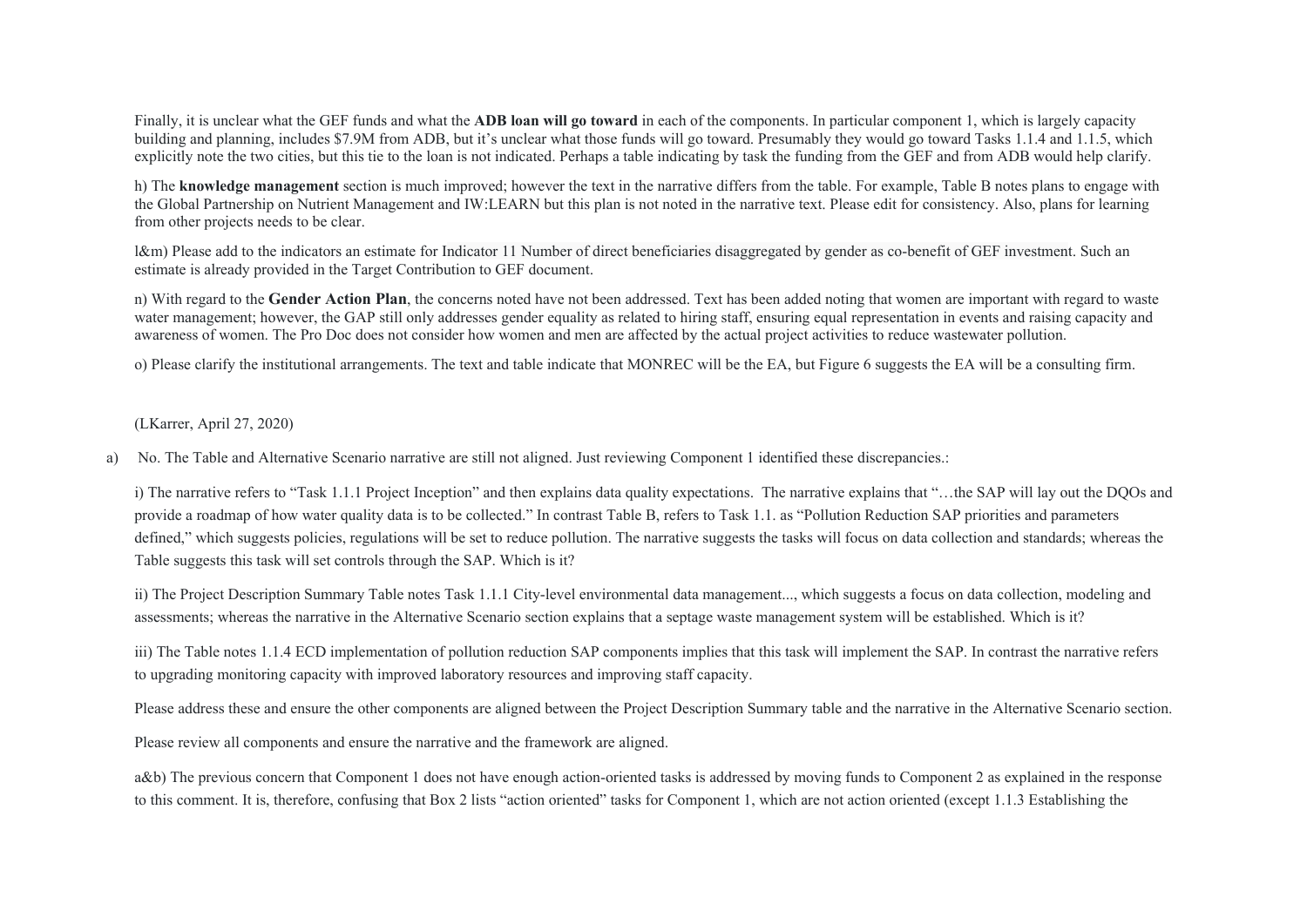septage waste water system...) on the basis that they do not directly reduce pollution. It's also not clear the purpose of the column titled, "Support to ADB projects". Is this column items that ADB is funding through the loan?

e) Documentation was not found attached to the CEO Endorsement Request document indicating the loan was approved.

n) The Gender Action Plan still does not address how women and men are expected to be affected by the actual project activities to reduce wastewater pollution.

Also 1) As agreed by email, please submit the Technical Assistance document for the project as the Project Document.

2) The Core Indicators have nothing listed under Indicator 7. Since this project will be improving management of BOBLME, it would seem that at least one LME would be listed.

2) 3) Table B does not include any of the stress reduction indicators, but instead these have been highlighted (tons of N etc) in the Annex A Results Framework. In addition, the 30,000 hectares included under core indicator 5 in the RF in Annex a is not noted in Table B. Please edit for consistency.

((KKarrer, June 8, 2020). Yes.

# **Response to Secretariat comments**

ADB Response 02 March 2020:

a) The tables in the narrative document have been aligned for consistency (including Table B), with amended explanation of the changes to the project from PIF stage.

a-b) There is a justified concern regarding the proposed IRWM SAPs being accepted and implemented in the three project cities. Recognizing the concerns, the inputs are scaled back to a more achievable goal of developing 'Pollution Reduction SAPs 'for the ECDs in the three cities. The ECD scopes in the three cities remains much the same with integration with any City data or GIS platforms, however the inputs to city-wide data collection, integration and GIS across all departments is eliminated. Also scaled back is the investment in data collection methods and data quality methodology. Although the methodology is still provided by an international team, the upscaling nationally and ongoing data reviews is eliminated. Box 2 in the narrative section summarizes the "action orientation" of activities.

Project resources instead are directed to pollution reduction in the two ADB GMS3 project cities, Mawlamyine and Hpa-An. The budget in C1 shifts nearly 50% of the task 1 budget to task 2, the eco-demonstrations. Additional capacity to collect and deliver fecal sludge from septic tanks and the markets to ADB's biophilic landfill will reduce pollution while also increasing the landfill degradation performance. An investment increase in the largest, single domestic pollution source in Mawlamyine and Hpa-An, the public markets, are upscaled to further reduce pollution entering the BOBLME. Pollution treatment for 3 of Mawlamyine's open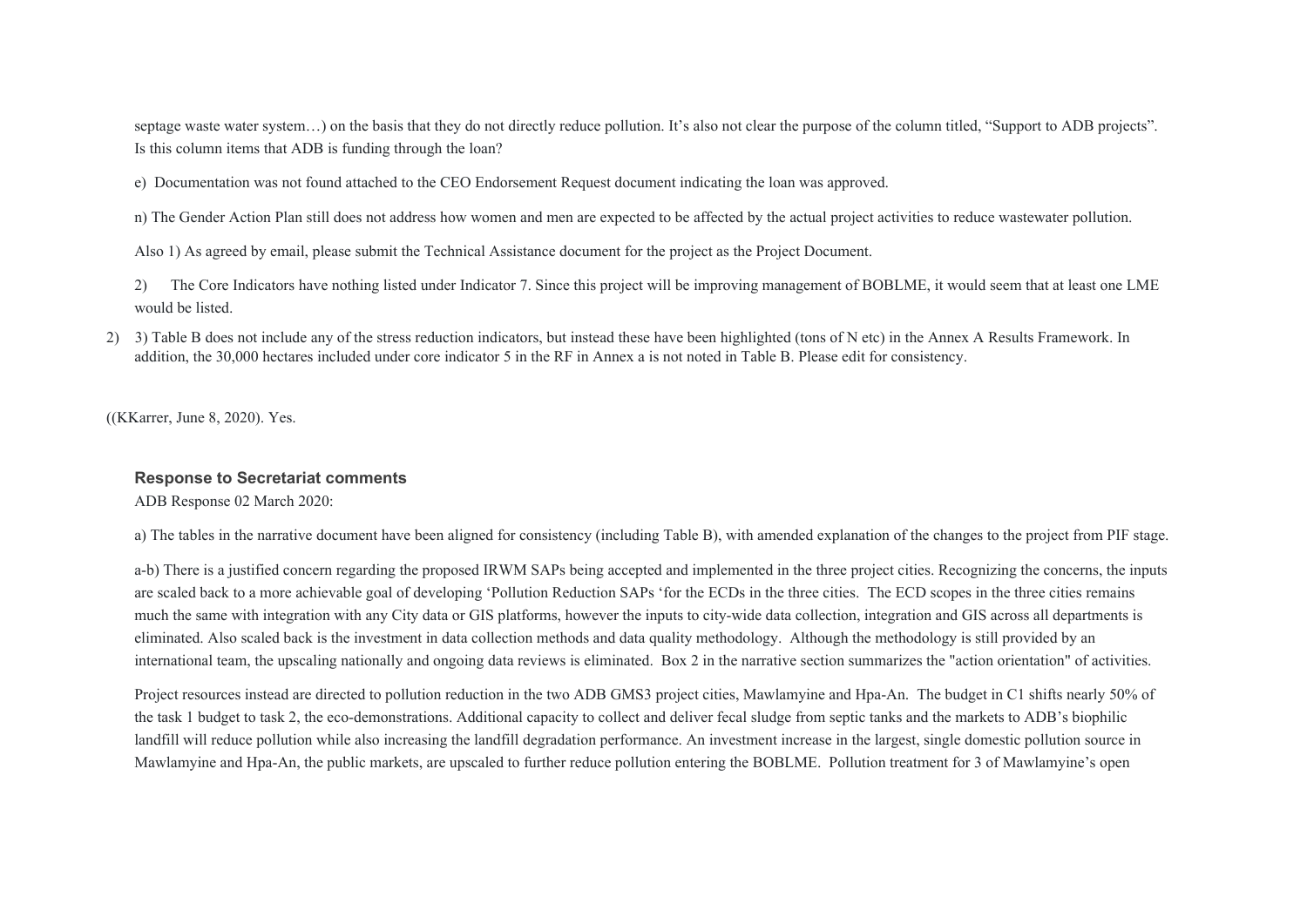sewers will reduce pollution entering the BOBLME while converting the open sewers in to a safe, useable pedestrian byway that also allows tourist access from the tourist waterfront to the ADB financed temple historic preservation.

Regarding Task 1.1.8 - This task is now reduced to 'Pollution Reduction SAPs" for Mandalay, Mawlamyine and Hpa-An. Supporting subtasks are institutional, capacity and technology support for the setage and wastewater collection, treatment and disposal program (the budget is reduced and shifted to task 2). These are also important for the current ADB GMS loan, where there are no current discharge criteria for the leachate, for the market waste or for the septage waste. By establishing the baseline criteria and monitoring the results, the detailed designs can be made, the project implemented and post-evaluation completed.

Myanmar lacks environmental management infrastructure, enabling conditions and good data on which good decisions need can be based. In the global environmental legislation and management field, Myanmar can be considered a 'new' country. There is very little ambient, domestic or industrial water quality data, which is necessary to make any discharge decisions, plans or legislation sellable to the government and community. These initial tasks in the Pollution Reduction SAP not only collect the needed data for 3 cities, provide the decision-making tools and develop priority investments. Some of the investments are in ADB's lending program now but others are likely to be future investments by ADB, World Bank and other development partners – all of which will be based on the these GEF sponsored SAPs. Once implemented under this Project, both in a major city (Mandalay) and smaller cities (Mawlamyine and Hpa-An), they are likely to be replicated and upscaled nationally

e) Because of the increase of scope from one city on a single watershed to: 3 cities on two watersheds there is some background that is updated. With the Mandalay Project on hold it was suggested to widen the project to include the ADB GMS3 loan which includes: an equally important watershed; 2 coastal cities; and a landfill project that could be modified into a new, biophilic landfill that treats septage waste while increasing solid waste degradation. Mandalay ECD remains in the project since the Mandalay region remains a large pollution source that eventually enters the BOBLME. The pollution reduction SAP will engage the Mandalay ECD while awaiting a re-start of the ADB project or additional investments are made to complete the domestic wastewater treatment, septage waste collection and industrial waste treatment.

The GMS loan is approved and effective from November 2019 (the loan agreement is accessible through the link annexed to the RRP document); and the supervisory consultants are in the field; the landfill team(s) for Mawlamyine and Hpa-An are awaiting the GEF investment so the 'biophilic' landfill design can be updated and implemented. The Mandalay Urban Services Improvement Project is a two phase loan - phase one is on-going and subject to a number of delays, which have pushed the scheduling of the Phase 2 (the waste water infra) into the future. Once this second phase does come on line, efforts will be made to link directly. For now, the work in Mandalay is focussed on ECD capacity development and supporting scientific and environmental monitoring actions.

The TA financing from ADB to support the main loan is primarily for the Supervision Consultants (\$5.3M) who are supervising the two landfills in Mawlamyine and Hpa-An and water supply in Mawlamyine, Hpa-An and Myawaddy. There is also \$1 million for the design of the Hpa-An Industrial Park and \$1 million for the restoration of the Mawlamyine Temple Historic Preservation. Other TA activities include training and cross border cooperation for Myawaddy (funded by the Thai International Cooperation Agency).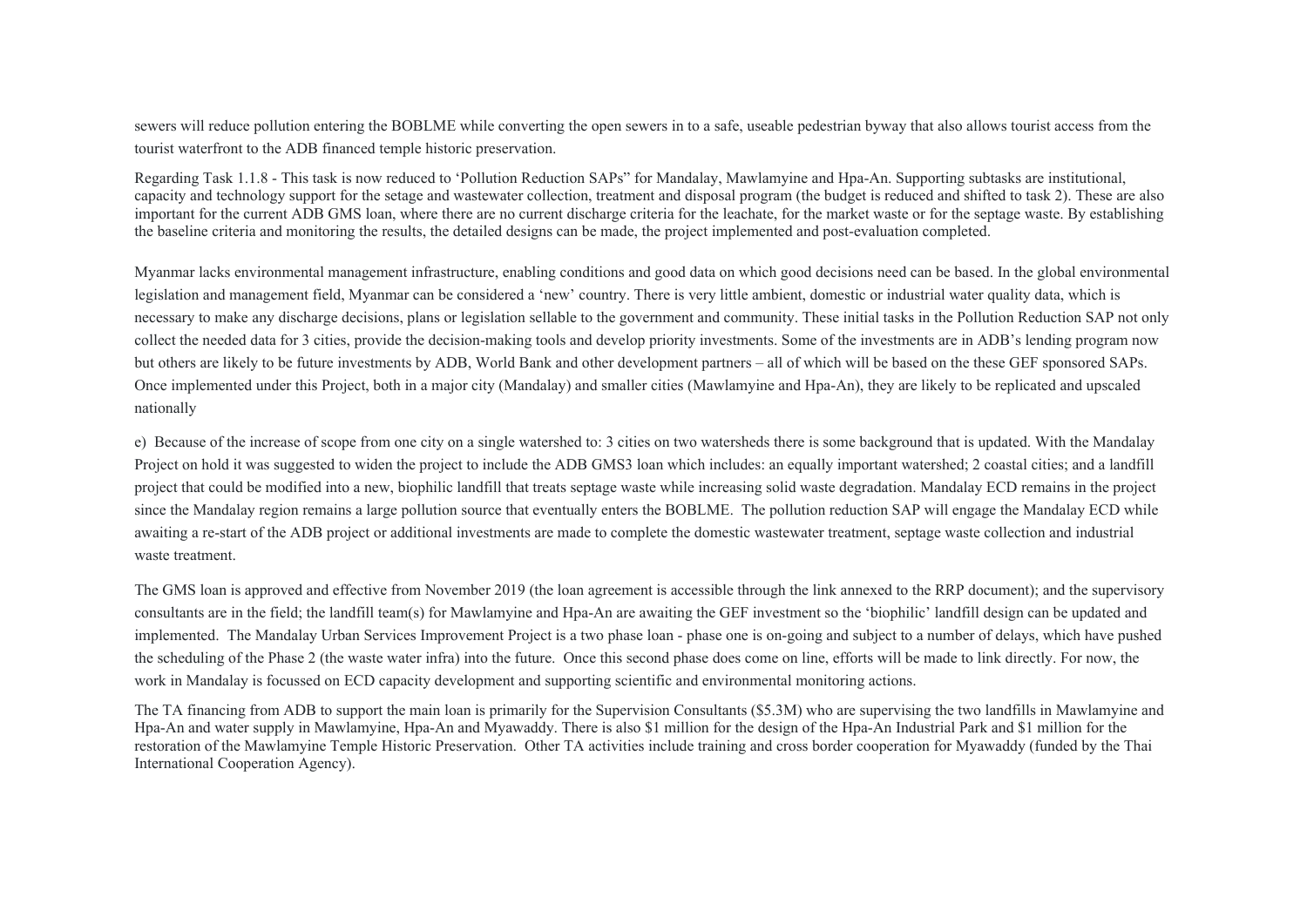Most of the cooperation from the ADB GM3 loan are in Task 2, which include collection and disposal of septage sludge at the biophilic landfills in Mawlamyine and Hpa-An. However Task 1 provides the enabling conditions for a sustainable system proposed in Task 2.

h) the Knowledge Management section below has been updated, with elaboration on the targeted collaboration with GPNM and IW: LEARN5.

l-m) the Core Indicator 11 is updated in the Portal and also a worksheet is annexed.

n) additional narrative on Gender Action Plan has been provided.

o) Figure 6 has been amended for clarity.

#### ++++++++++++++++++++++++++++++++++++++

The project approach has been refined for more clarity and detail on actionable items. For the first component / outcome on SAPs, it should be noted that support will also include SAP implementation for the three respective cities / local governments and stakeholders; with view to upscaling nationally

For component / outcome 2, there is increased clarity on how investments in demonstrations pilots will contribute to actual and future pollution reduction loads. This is explained in more detail below

A summary table of project actions is provided towards the end of the Alternative Scenario section of the Request for CEO Endorsement document.

More specific responses below:

a) Revised and provided more detail on the SAPs and their implementation (see table below)

b) The intention is to encourage and support the implementation of the SAPs. The timing is ideal for the SAPs with the recent National Waste Law and the ensuing National Ambient Water Quality Standards and the need to plans of how to implement these laws. The SAPs would, among other things, focus on: i) integrating with broader city development planning, ii) protecting water resources, iii) reducing pollution, and iv) promoting climate risk screening / assessments.

c) C1 and C2 have the same outcome, reducing pollution. However, C1 delivers results from implementing environmental policy across all stakeholders and is intended to be upscaled throughout the country. Principal among the policy implementation priorities will be to strengthen institutional and human capacity to enforce provisions related to the National Waste Management Action Plan, and in particular the water quality standards referenced in the project documentation. These are in line with the adage: " you can't manage, what you can't measure". C2 delivers more 'on the ground' pollution reduction through several technology demonstrations that enhance the ADB baseline investments and also are intended to be upscaled. These demonstrations are intended to be pilots, two of which will deliver clear, measurable pollution reduction outputs.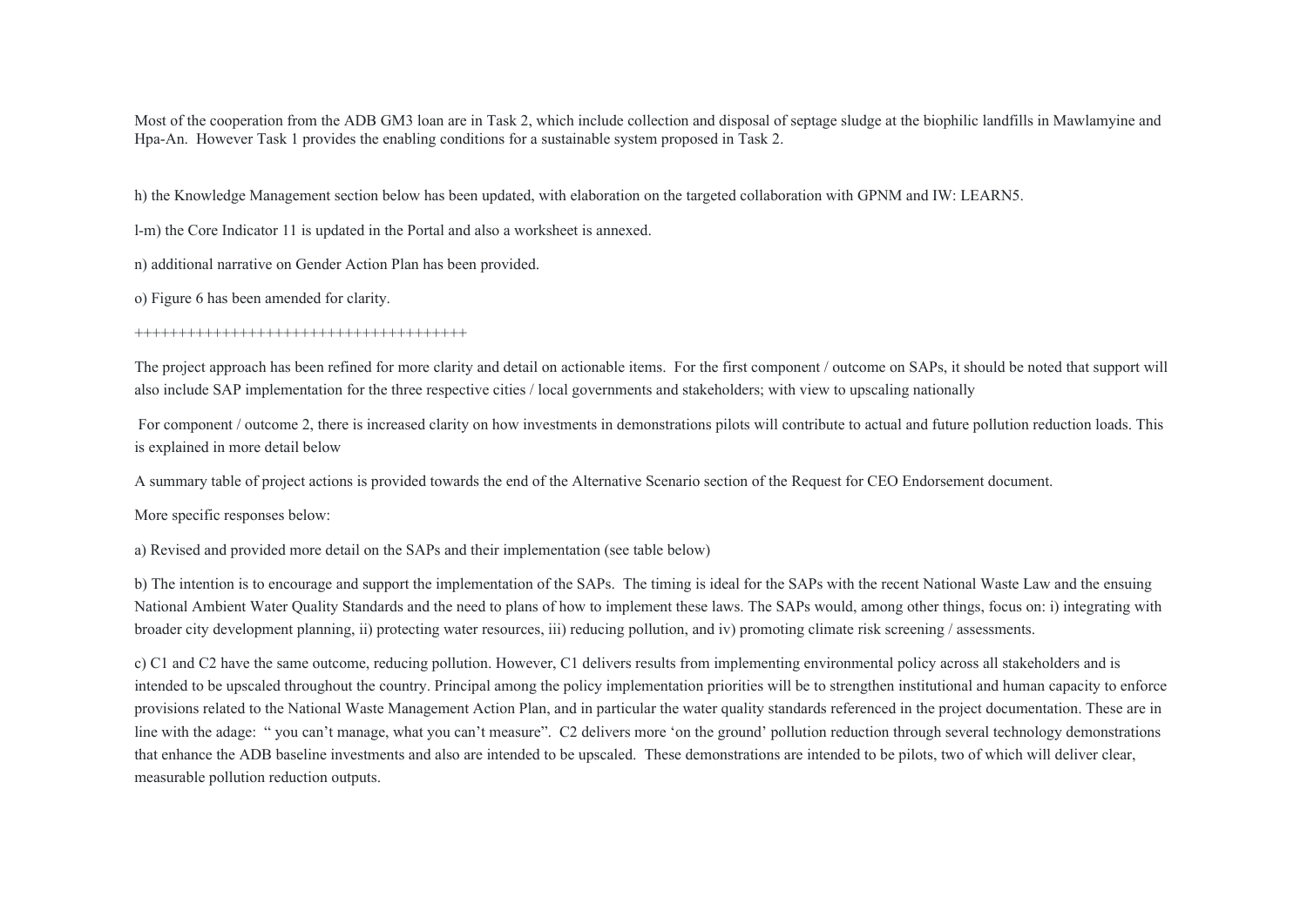d) Action items better described and summarized neatly in a table included in the latter part of the Alternative Scenario .

e) The two coastal cities have near-term ADB loan investments that either compliment the GEF investment or are expanded to further reduce pollution with the GEF investment. Mandalay has ongoing and future ADB loans (as indicated in the document on page 18) that the GEF investment is meant to influence. The MUSIP loan package in Mandalay is experiencing some delays, but expected to come on track in latter 2020 and beyond. Furthermore, the increased focus on the two coastal cities provides a stronger rationale for demonstrable pollution reduction, whereas the case for such is more difficult to make for Mandalay given that it is much further upstream.

f) Agreed. Consolidated into in Output 1.2, specifically Task 1.1.2..

g) Additional detail provided for C3. The stakeholder engagement plan provides a framework for organizations to be engaged and C3 provides a method for ECD and the city to work with these organizations. We would however, emphasize that data management is an essential element of IWRM. By strengthening institutional capacity in this regard, this will contribute to the design and execution of pollution reduction activities.

h) The approaches, financing and compliance mechanisms are better discussed and included in C1 and C2.

i) The alternative scenario and tables throughout are updated and more consistent between text and table.

j) The tie to the BOBLME SAP is better identified in sections of the narrative; as well as the Portal question specific on this item.

k) The main loan document for the ADB baseline project has been uploaded, as well as a draft Knowledge Sharing and Technical Assistance paper, which will be processed internally by ADB should the CEO endorsement be secured.

l) We require some additional guidance on this. The current project is GEF 6 - where as the Portal Core Indicator framework is for GEF 7. Not sure how to reconcile this. But the documents attached do provide information on GEBs and relevant sub-indicators, along with BOD reduction worksheet.

m) Please see attached.

n) Addressed in the updated Gender Action Plan.

#### **ADB RESPONSE 05 MAY 2020**

# **Note: Recent modifications to Request for CEO Endorsement highlighted in yellow**

a) i) Task 1.1.1 has been clarified and aligned between the Table B, the alternative scenario narrative and the Annexed Results Framework

a) ii) Same as above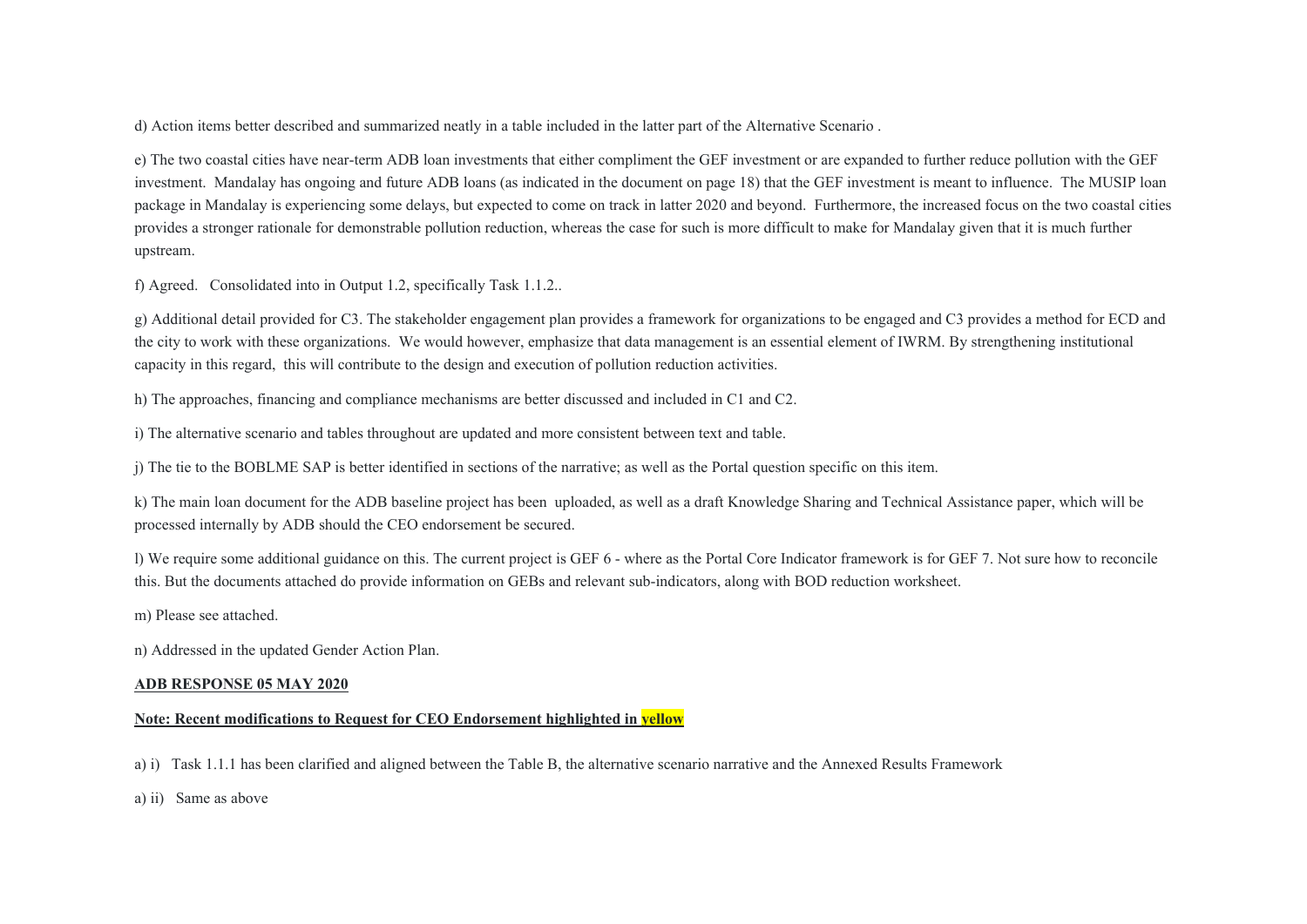a) iii) This section on 1.1.4 has been revised and elaborated for clarity – in the Table and the alternative scenario

a) and b) Box 2 has been removed as it is redundant. There is already a section on the GEF project linkages with ADB loan.

e) The Loan Agreement between ADB and Government of Myanmar is now uploaded as supporting document

n) the revised Gender Action Plan has been uploaded (see yellow highlights)

1) The "Draft ADB Project Document" has been uploaded as supporting document

2) Core Indicator 7 - denoting the Bay of Bengal has been included. The supporting document on "Target Contributions to GEBs" also includes this reference (although there is no Core Indicator 7 under GEF 6)

3) The Table B has been adjusted as have references to the stress reduction indicators etc. Please note that this figure has been revised to 60,000 hectares (With breakdown provided per project area)

Also please note under **RISKS** - a section has been added related to response to Covid-19 health crisis

**3. Is the financing adequate and does the project demonstrate a cost-effective approach to meet the project objective?** 

**Secretariat Comment at CEO Endorsement** No (Karrer Dec 6, 2019).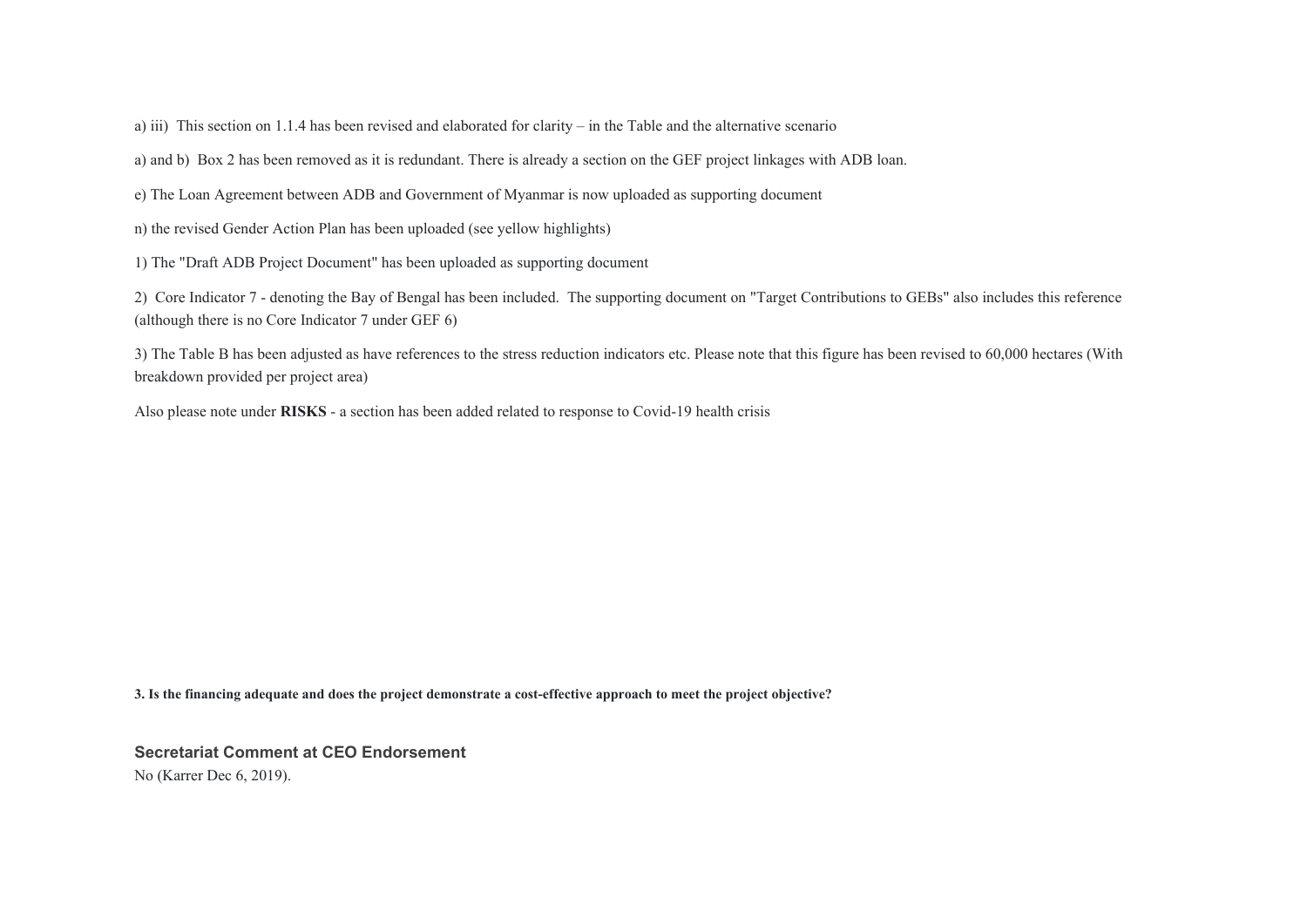The ADB co-financing letter states that the ADB investment is estimated at \$80M with a further \$6.53M contribution from the government. ADB cannot speak on behalf of the government. The letter needs to only reflect the ADB commitment for the \$80M. Please revise and resubmit.

Yes (Karrer Feb 13, 2020).

**Response to Secretariat comments** 3. The revised co-financing letter has been uploaded.

**4. Does the project take into account potential major risks, including the consequences of climate change, and describes sufficient risk response measures? (e.g., measures to enhance climate resilience)** 

### **Secretariat Comment at CEO Endorsement**

No (Karrer Dec 6, 2019).

Risks are articulated and measures to address these risks are explained in section A.5 Risks; however, the one point on climate change focuses only on changes in river flows. Other impacts, such as flooding and increased storm frequency, need to be considered, particularly for the coastal impacts.

Yes (Karrer Feb 13, 2020).

### **Response to Secretariat comments**

4. Narrative on climate risks is included in the A.1.1 among the environmental problems. In the Alternative Scenario, climate risk screening and assessment will be included in the IWRM SAPs – based on ADB, GEF and STAP guidance. This is reflected in the revised narrative and also in the Project Results table; as well as the A.5 Risks section.

**5. Is co-financing confirmed and evidence provided?** 

**Secretariat Comment at CEO Endorsement** No (Karrer Dec 6, 2019).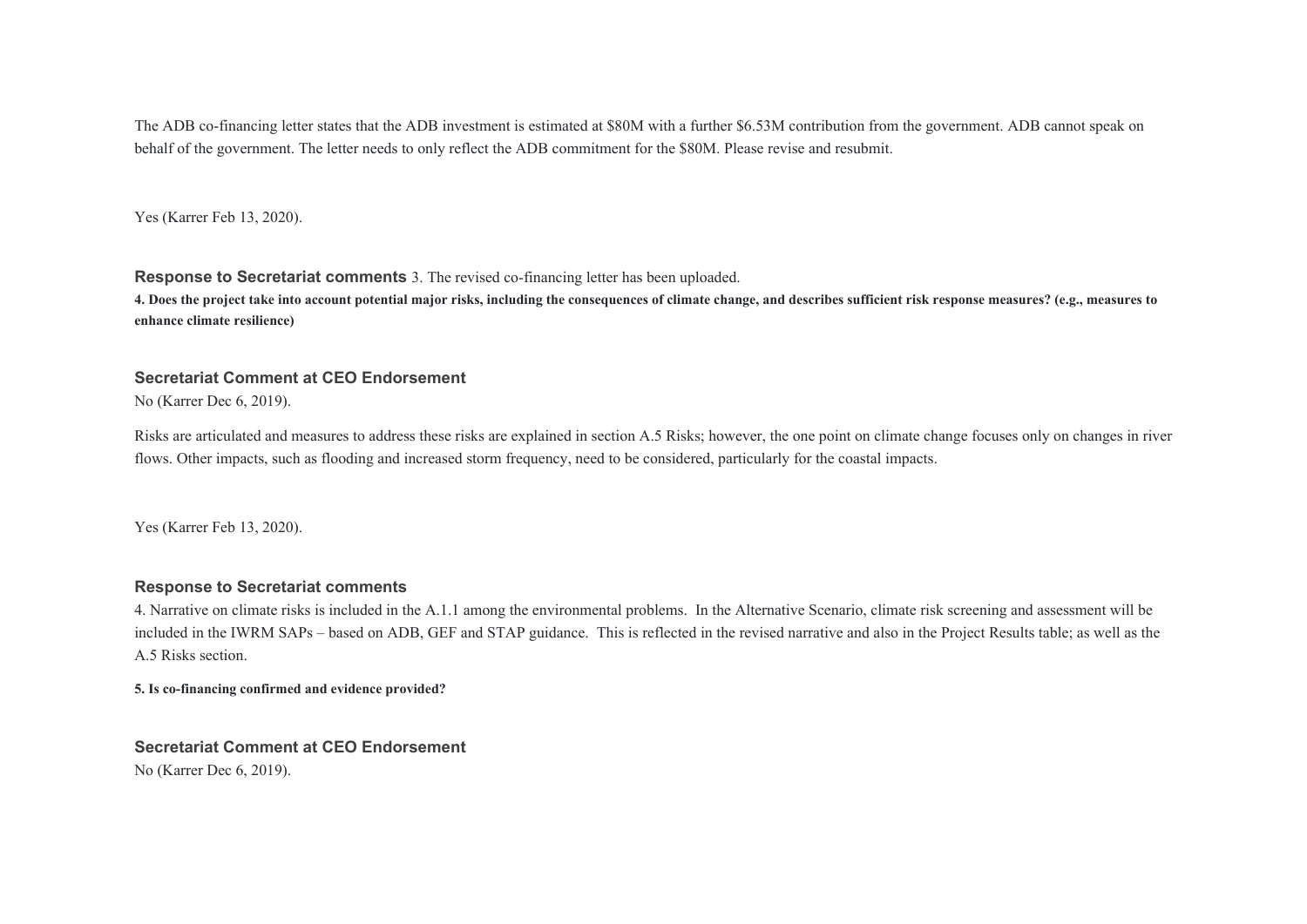The co-financing consists of \$80M loans from ADB, which are explained in section A.1.2 Proposed alternative scenario; however, the ADB plans are not explained as part of the project plans. The ADB plans are not included in Table B although the amount is noted. And in the text, the ADB plans are described separately from the GEF investments. These plans need to be incorporated into the project framework.

No (Karrer Feb 13, 2020). As noted above, the ADB plans need clarification with regard to the project activities relative to GEF investments.

Yes (LKarrer, April 27, 2020)

# **Response to Secretariat comments**

02 March 2020

There is a clear separation between ADB loan activities and GEF - supported activities. These are summarized in Box 1 of the narrative above.

+++++++++++++++++++++++++++

5. The link between the ADB baseline investments and the GEF grant has been explained in a summary table in Alternative Scenario front section. In the explanation of outputs and activities, there are references on how the GEF financing will complement the ADB loan, where relevant.

**6. Are relevant tracking tools completed?** 

**Secretariat Comment at CEO Endorsement** Yes (Karrer, Dec 6 2019).

**Response to Secretariat comments 7. Only for Non-Grant Instrument: Has a reflow calendar been presented?**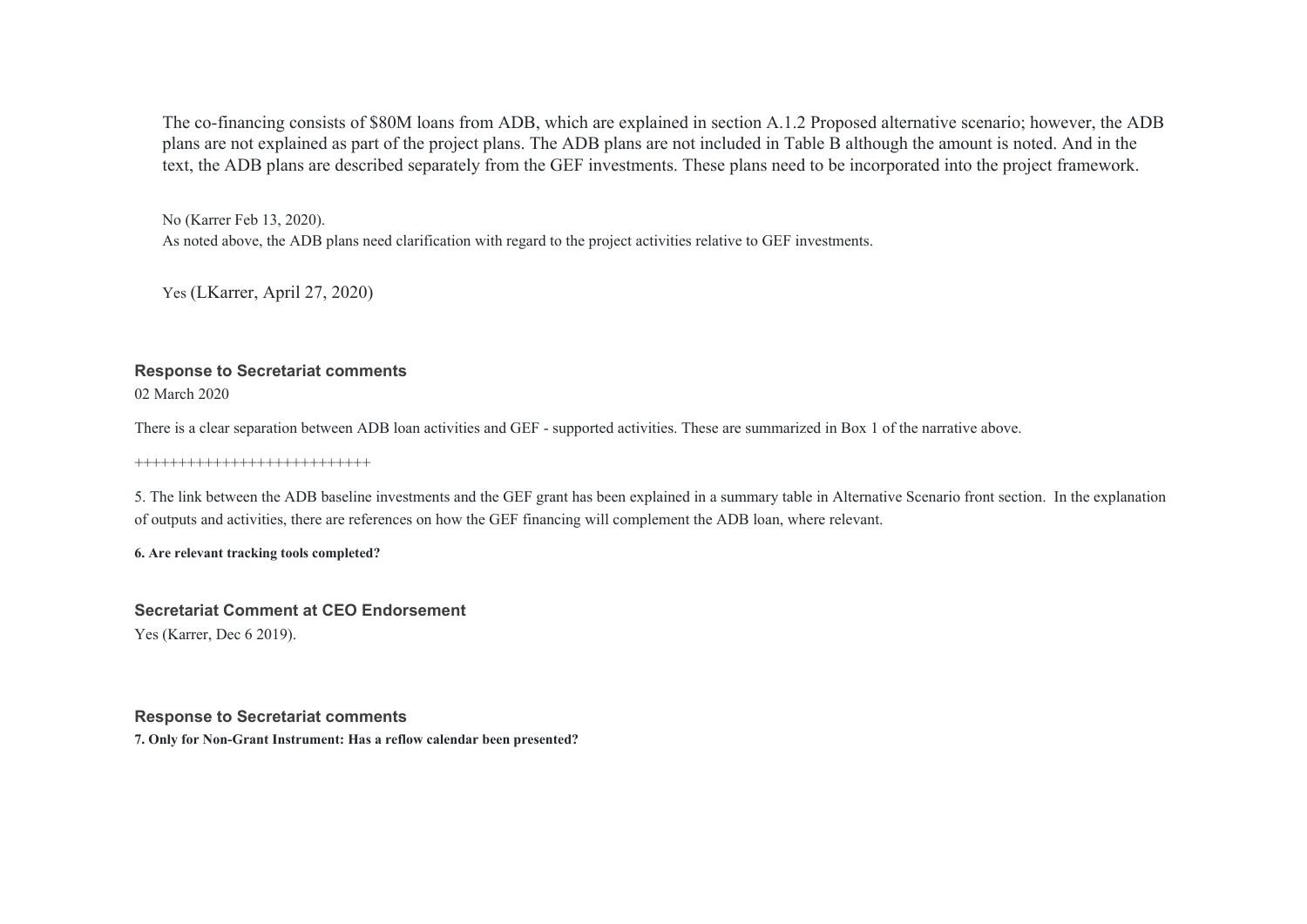#### **Secretariat Comment at CEO Endorsement**

Not applicable.

### **Response to Secretariat comments**

**8. Is the project coordinated with other related initiatives and national/regional plans in the country or in the region?** 

### **Secretariat Comment at CEO Endorsement**

Yes (Karrer, Dec 6 2019). Plans are aligned with government and NGO plans.

# **Response to Secretariat comments**

**9. Does the project include a budgeted M&E Plan that monitors and measures results with indicators and targets?** 

# **Secretariat Comment at CEO Endorsement**

No (Karrer, Dec 6 2019)

These plans are in place; however, some of the indicators need to be quantified.1.3, 1.4, 1.5, 3.1. Some of the indicators may change with revisions of the activities to address comments in question #2 above. Please keep in mind the need to quantify the indicators.

Yes (Karrer Feb 13, 2020)

**Response to Secretariat comments** More details on the M&E Plan and associated budget are provided in the relevant section of the Portal. **10. Does the project have descriptions of a knowledge management plan?** 

# **Secretariat Comment at CEO Endorsement**

Yes (Karrer, Dec 6 2019). Particularly important are plans to hire a knowledge sharing expert to the team.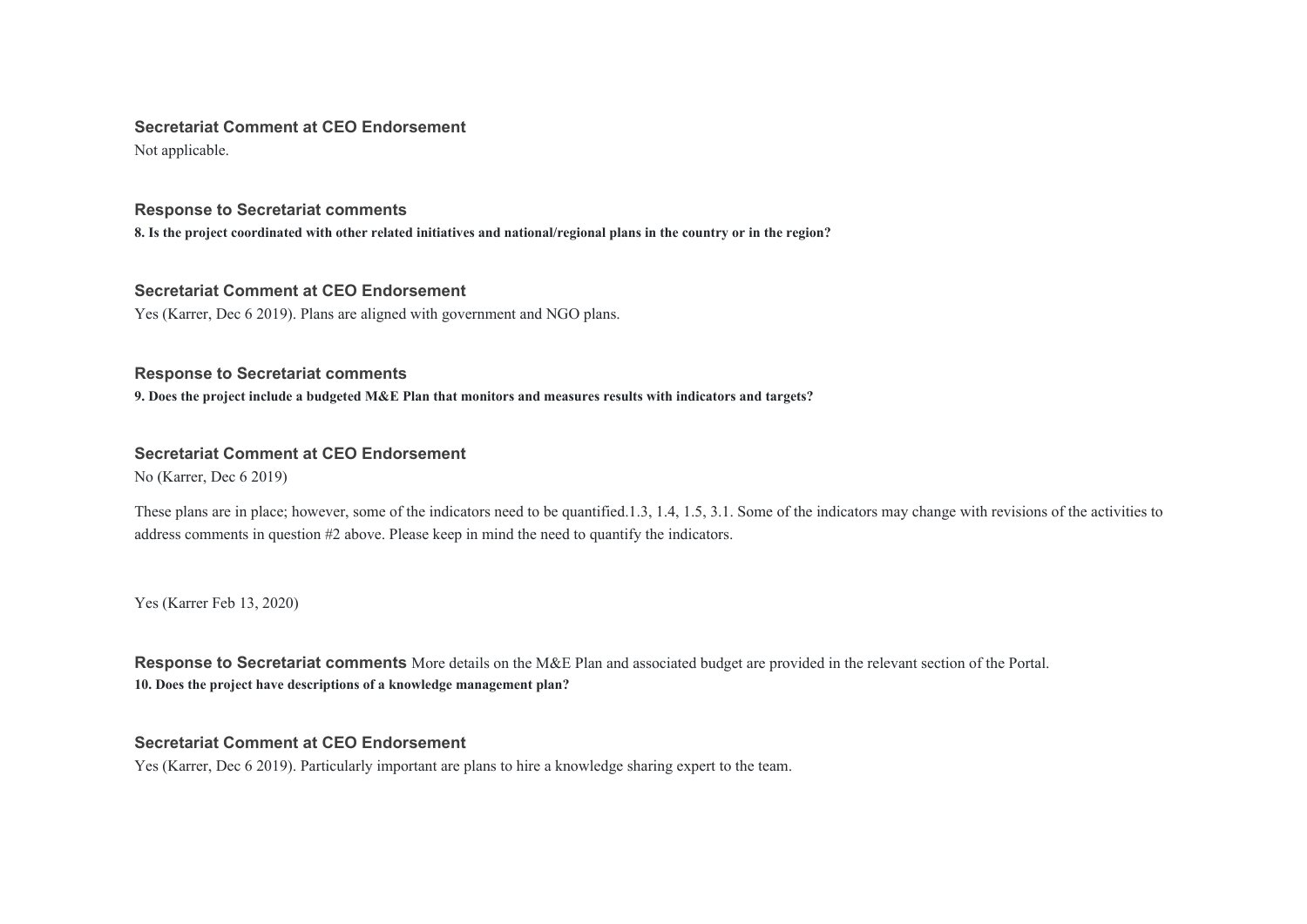No (Karrer, Feb 13 2020). Upon further reflection knowledge management plans in Component 3 need to include sharing lessons learned and experiences through IWLEARN. One percent of the budget needs to be explicitly noted as allocated to engagement in IWLEARN. There is only cursory reference to IWLEARN in the description of Component 3. More explanation needs to be provided in this section and in A.8 Knowledge Management section.

Yes (LKarrer, April 27, 2020)

#### **Response to Secretariat comments**

02 March 2020

The project budget has always allocated 1% for IW:LEARN. Please review.

The Knowledge Management section elaborates on the nature of potential targeted collaboration with GPNM and IWLEARN5.

**Agency Responses** 

**11. Has the Agency adequately responded to comments at the PIF stage from:** 

#### **GEFSEC**

**Secretariat Comment at CEO Endorsement** Not applicable.

**Response to Secretariat comments** 

**STAP**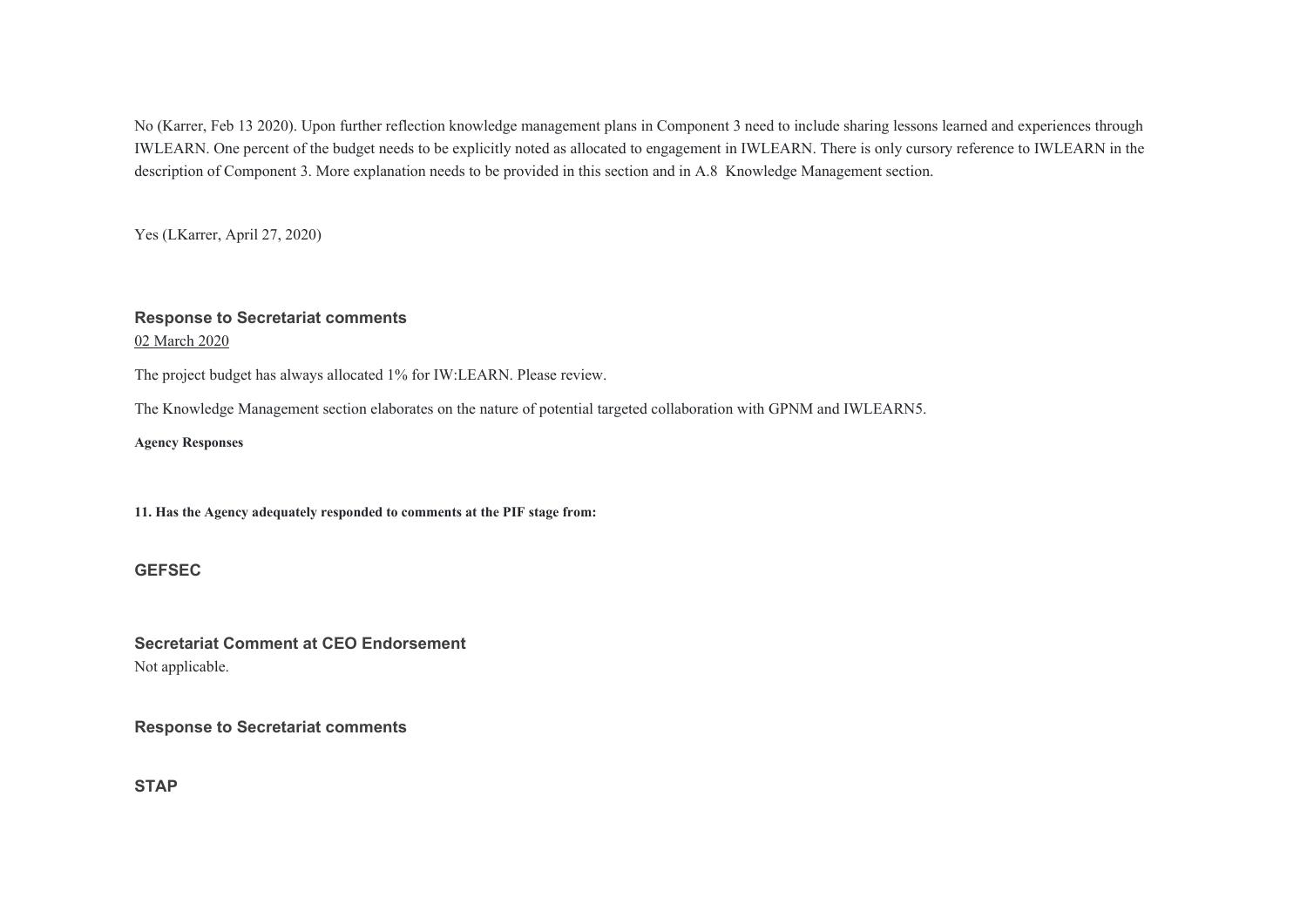**Secretariat Comment at CEO Endorsement** Not applicable.

**Response to Secretariat comments** 

**GEF Council**

**Secretariat Comment at CEO Endorsement** Not applicable.

**Response to Secretariat comments** 

**Convention Secretariat**

**Secretariat Comment at CEO Endorsement** Not applicable.

**Response to Secretariat comments Recommendation** 

**12. Is CEO endorsement recommended?**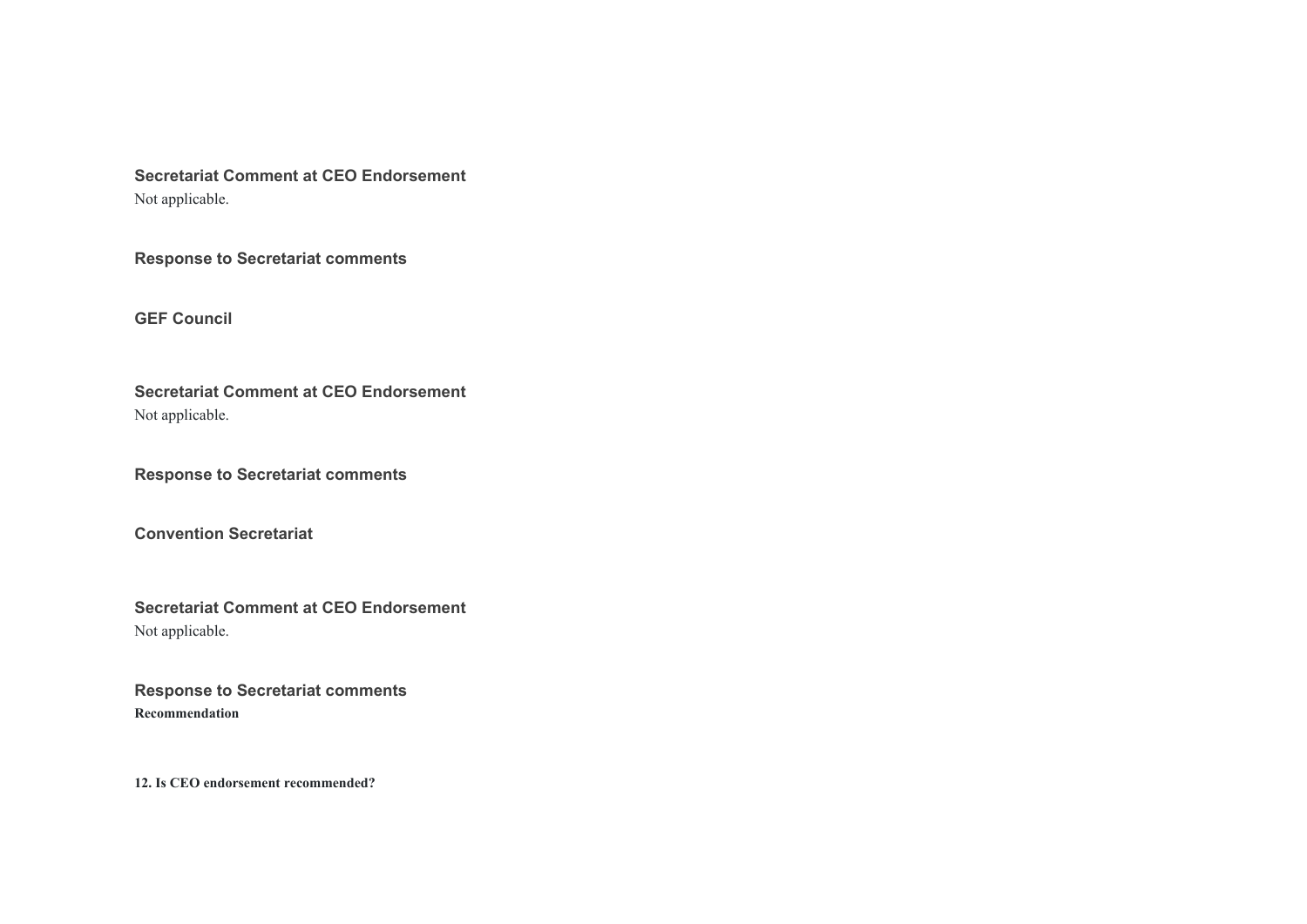# **Secretariat Comment at CEO Endorsement**

No (Karrer, Dec 6 2019). The previously noted points need to be addressed.

Yes (Karrer, June 8, 2020).

# **Response to Secretariat comments Review Dates**

|                                         | <b>Secretariat Comment at CEO Endorsement</b> | <b>Response to Secretariat comments</b> |
|-----------------------------------------|-----------------------------------------------|-----------------------------------------|
| <b>First Review</b>                     |                                               |                                         |
| <b>Additional Review (as necessary)</b> |                                               |                                         |
| <b>Additional Review (as necessary)</b> |                                               |                                         |
| <b>Additional Review (as necessary)</b> |                                               |                                         |
| <b>Additional Review (as necessary)</b> |                                               |                                         |
| <b>CEO</b> Recommendation               |                                               |                                         |

**Brief Reasoning for CEO Recommendations** 

**The ADB project** *Demonstration Investments in Eco-Waste Infrastructure Solutions: Thanlyin and Ayeyarwady Watersheds* **(ADB; \$4.59M GEF; \$80M Co-Financing) is designed to create the enabling conditions and support actions to reduce pollution discharged to the Thanlwin and Ayeyarwady Rivers, and ultimately the Bay of Bengal Large Marine Ecosystem (BOBLME). Focused in Myanmar, this child project supports the programmatic goals of implementing the BOBLME Strategic Action Program, particularly with regarding to addressing wastewater pollution.**